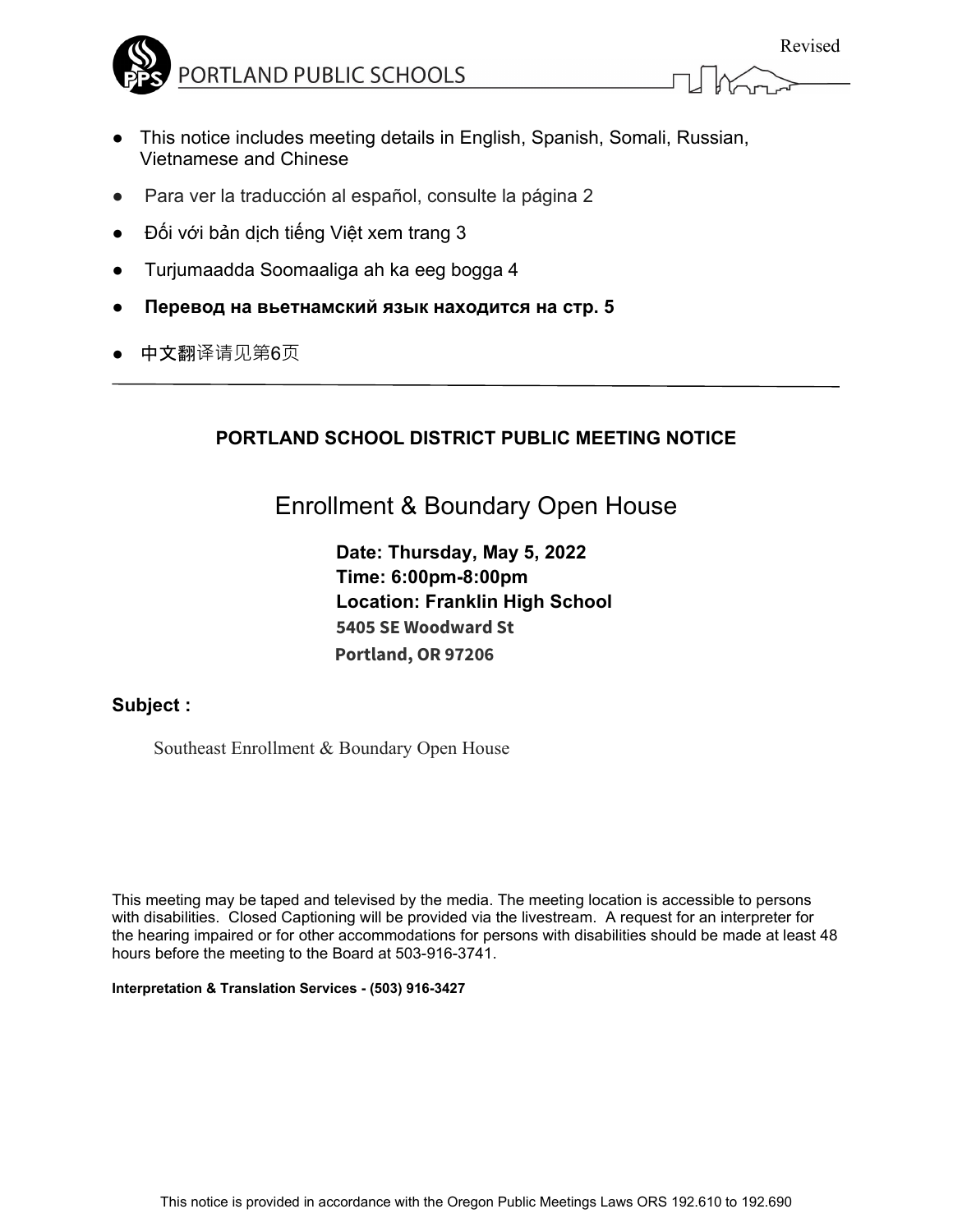### **DISTRITO ESCOLAR DE PORTLAND AVISO DE REUNIÓN PÚBLICA**

**Inscripción de sudeste y recepción escolar para padres de familia y estudiantes para zonas limítrofes:** 

> **Fecha: Jueves 5 de mayo de 2022 Hora: De 6:00 p.m. a 8:00 p.m. Lugar: Franklin High School 5405 SE Woodward St Portland, OR 97206**

#### **Asunto:**

Inscripción de sudeste y recepción escolar para padres de familia y estudiantes para zonas limítrofes

Aviso para la reunión pública de la Mesa Directiva del Distrito Escolar de Portland. La reunión se llevará a cabo en un lugar accesible para personas con discapacidad. Las personas que asistirán a esta reunión y necesiten interpretación favor de comunicarse por lo menos con 48 horas de anterioridad a fecha de la reunión, para poder hacer los arreglos necesarios. Personas que desean testificar ante la Mesa Directiva deben apuntarse en la lista para los comentarios públicos antes de que inicie la reunión.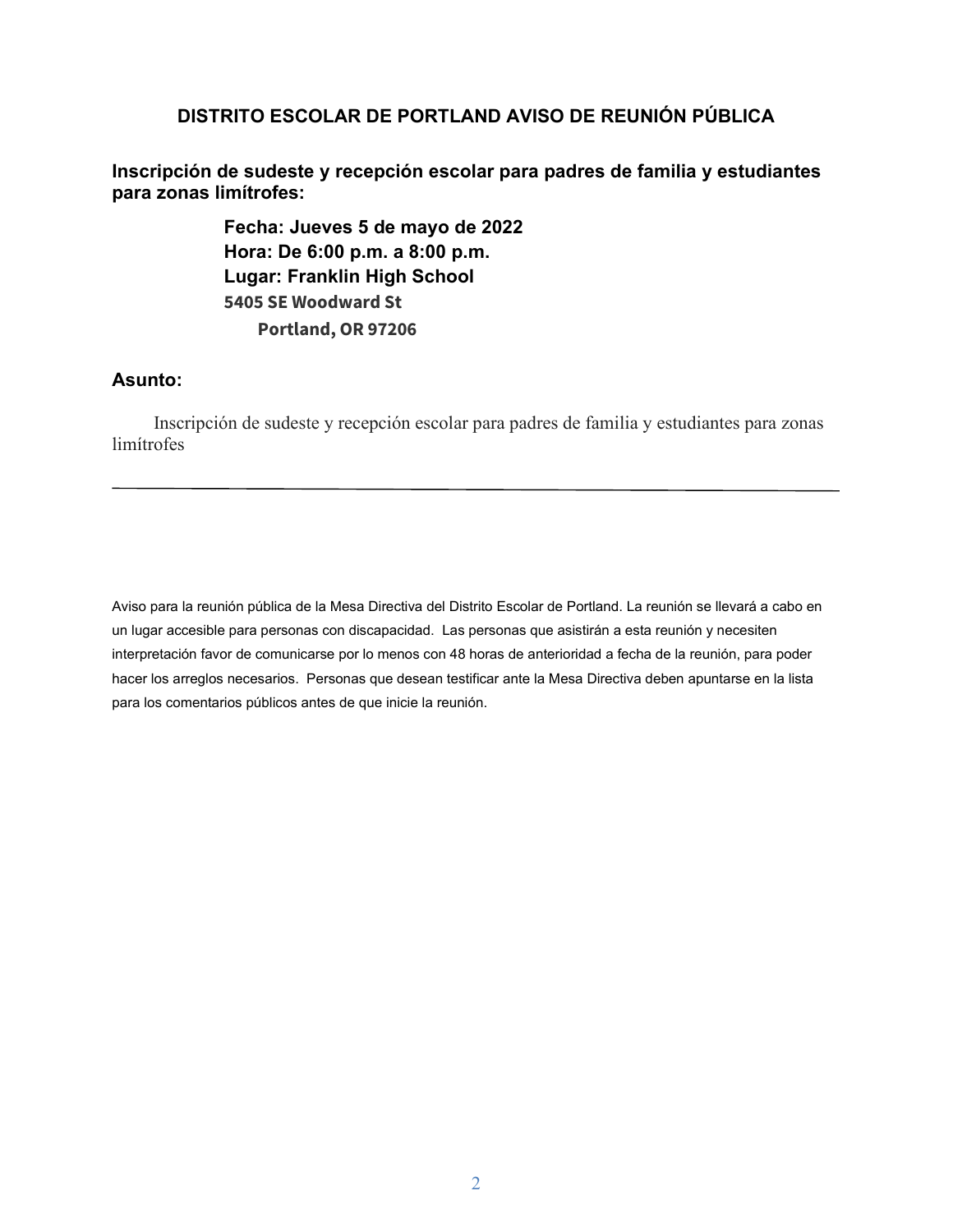## **SỞ HỌC CHÁNH PORTLAND THÔNG BÁO HỌP CỘNG ĐỒNG**

**Sự Kiện Nhà Mở về Ghi Danh & Ranh Giới vùng Đông Nam:** 

**Ngày: Thứ Năm, 5 Tháng Năm, 2022 Thời gian: 6:00 tối — 8:00 tối Địa điểm: Franklin High School 5405 SE Woodward St Portland, OR 97206**

### **Chủ đề:**

Sự Kiện Nhà Mở về Ghi Danh & Ranh Giới vùng Đông Nam

*Lời Phủ Nhận Của Ban Ðiều Hành Giáo Dục* 

*Ðây là thông cáo về buổi họp công cộng của Ban Ðiều Hành Giáo Dục Sở Học Chánh Portland. Nếu quý vị cần thông dịch những tin tức này, hoặc cần thông dịch viên trong buổi họp, xin liên lạc:*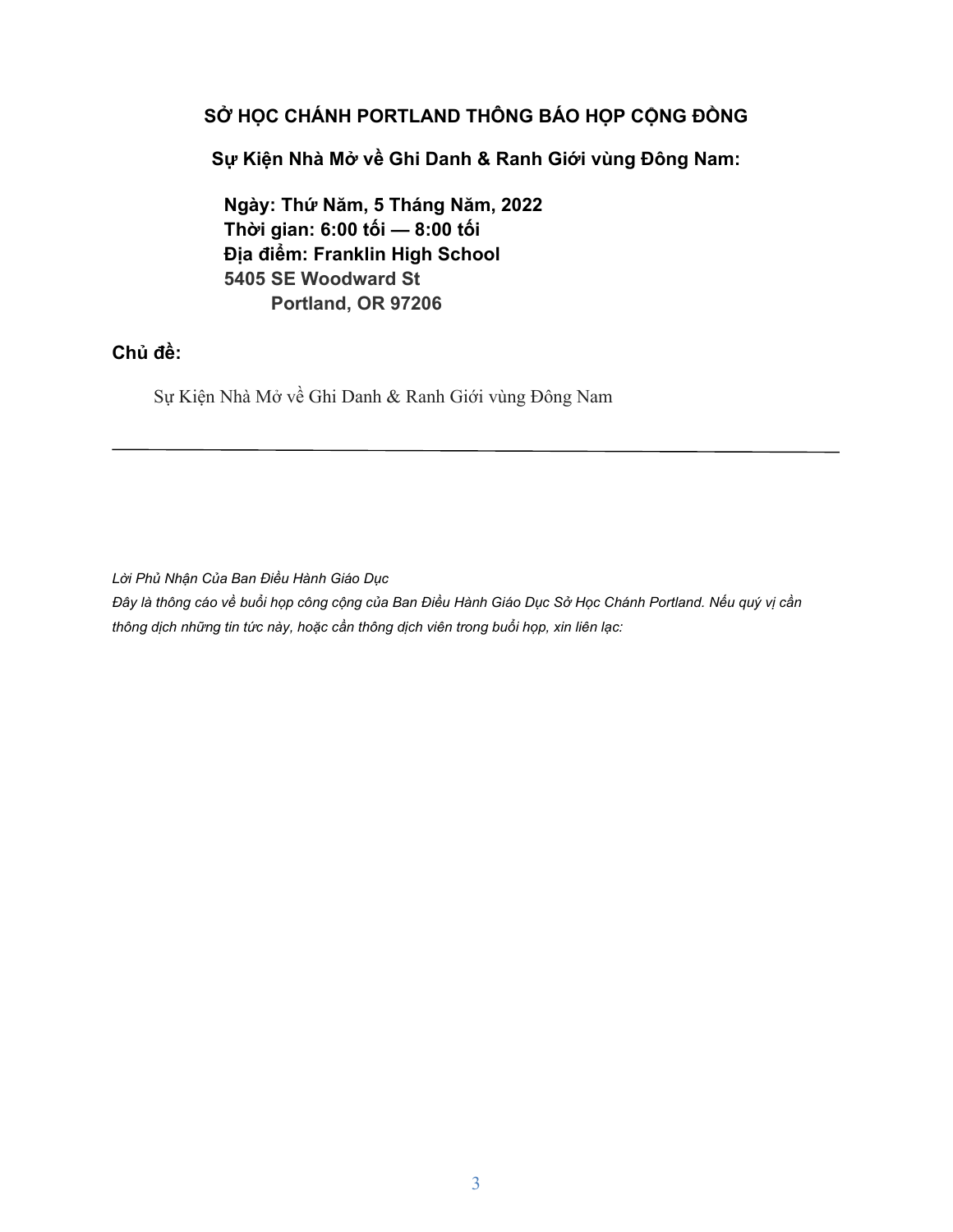#### **DUGSIYADA DEGMADA PORTLAND OGEYSIIS KULAN DADWEYNE**

#### **Maalinka Albaabada U Furan YihiinKoonfur-bari (Southeast) ee Diiwaangelinta & Soohdimaha:**

**Taariikhda: Khamiis, May, 5, 2022 Wakhtiga: 6:00pm-8:00pm Goobta: Franklin High School 5405 SE Woodward St Portland, OR 97206**

#### **Mawduuca:**

Maalinka Albaabada U Furan YihiinKoonfur-bari (Southeast) ee Diiwaangelinta & Soohdimaha

*Hadii aad u baahantahay turjubaan, ama in laguu turjubaano waxyaabaha looga hadlaayo kulanka dadweynaha iyo gudiga sare ee iskoolada Portland, fadlan la xariir:*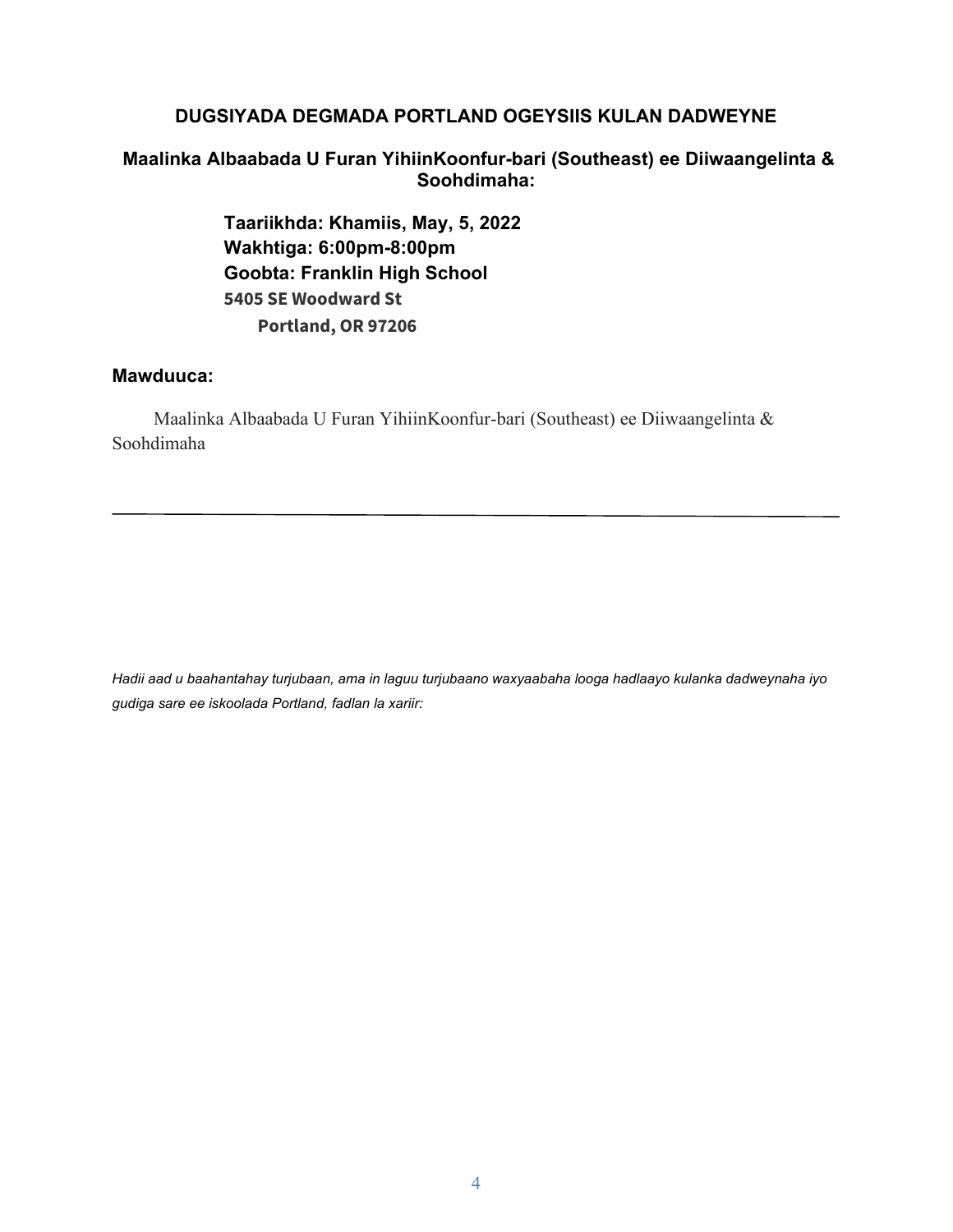### **ПОРТЛЕНДCКИЙ ГОСУДАРСТВЕННЫЙ ШКОЛЬНЫЙ ОКРУГ УВЕДОМЛЕНИЕ О ВСТРЕЧЕ С ОБЩЕСТВЕННОСТЬЮ**

**День открытых дверей «Набор и границы в юго-восточном Портленде»»** 

**Дата: 5 мая 2022 г. Время: 18:00-20:00 Место: Franklin High School 5405 SE Woodward St Портленд, Орегон, 97206**

#### **Тема:**

День открытых дверей «Набор и границы в юго-восточном Портленде»

*Это сообщение для проведения открытых совещаний Руководящего Совета Портленского государственного школьного округа. Если вам нужно, чтобы эта информация была переведена на ваш родной язык или вы хотите пригласить переводчика на это совещание, пожалуйста, позвоните:*